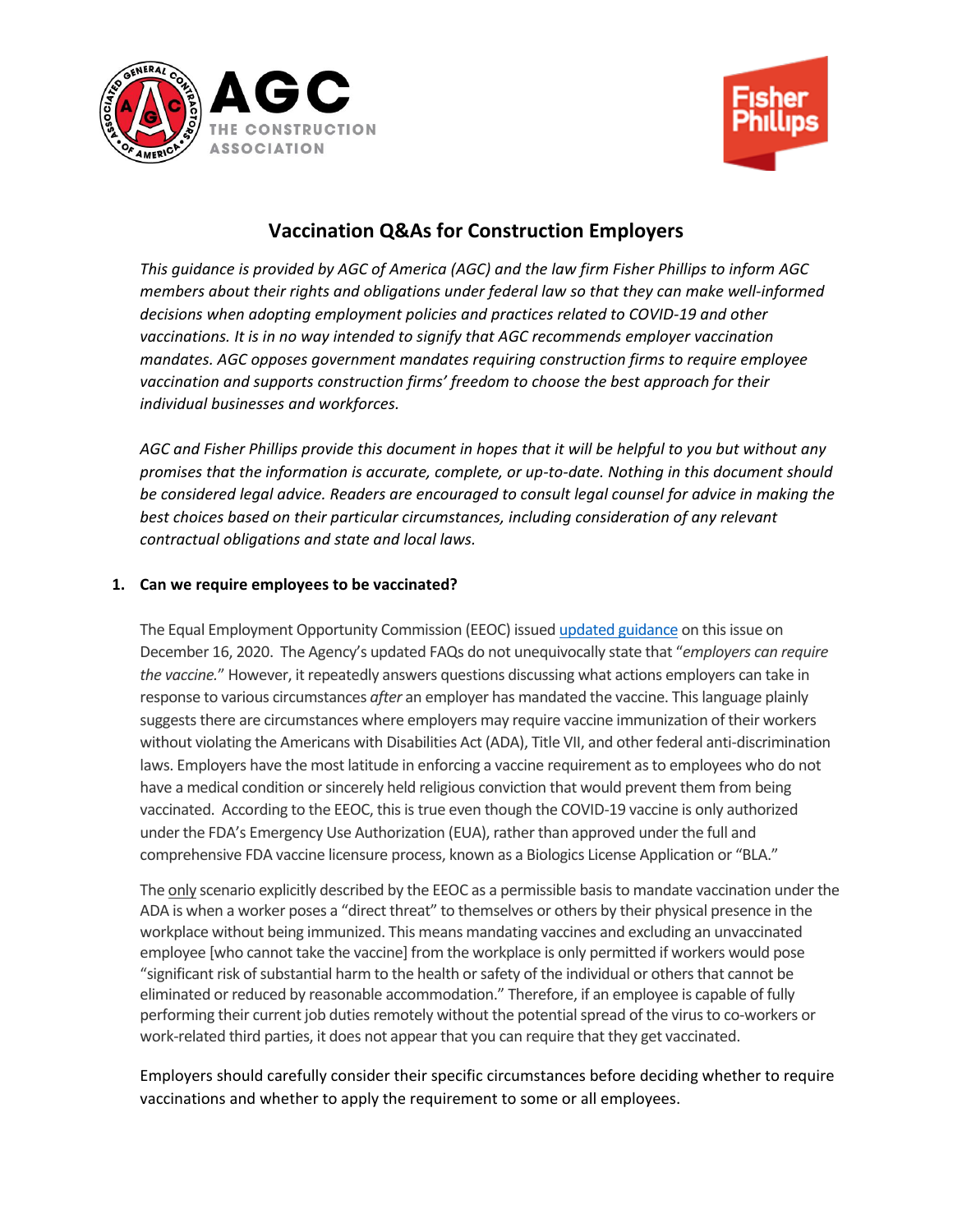



The law does not permit employers to unilaterally ban employees whose underlying condition may make them especially vulnerable to COVID-19 unless the employee's condition poses a "direct threat" to their health that cannot be eliminated or reduced by reasonable accommodation. On the other hand, employers must consider *requests* for accommodation from employees with particular underlying vulnerability to COVID-19.

The Americans with Disabilities Act and provisions of Title VII of the Civil Rights Act of 1964, as amended, provide most of federal legal framework that requires employers to consider requests for accommodation based upon an employee's medical condition or sincerely held religious beliefs or practices. General philosophical objections to vaccinations do not implicate these federal laws. State or local law may also limit an employer's right to require vaccinations. These circumstances can change rapidly.

### **2.** *Should* **we require our employees to get a vaccine?**

AGC of America takes no position as to whether employers should require vaccination. This is a decision that employers should make based on their particular legal obligations (federal, state, and local) and business needs.

One factor to consider is the "general duty" clause of the OSH Act, which requires employers to "shall furnish to each of his employees employment and a place of employment which are free from recognized hazards that are causing or are likely to cause death or serious physical harm to his employees." While we [anticipate](https://www.fisherphillips.com/Workplace-Safety-and-Health-Law-Blog/oshas-potential-covid-19-standard) that OSHA will issue standards specific to COVID-19 vaccination in 2021, in the absence of such standards, OSHA theoretically could rely on the general duty clause to cite employers who do not offer employees vaccines or keep employees safe from co-workers who refuse to get vaccinated. At the same time, workers with medical conditions who refuse to be vaccinated may be protected by the OSH Act's whistleblower provisions if they have a reasonable belief that vaccination could lead to serious illness or death.

Thus far, studies indicate that many employers have chosen to *encourage* rather than *require* flu shots, even though the CDC has said it is more important than ever to receive the flu vaccine this year. Under such a policy, employees who do not get the flu shot may be required to wear face masks at all times while on premises or near coworkers, customers or patients. Studies also indicate most employers will likely encourage, but not require, the COVID-19 vaccine when it is available to their workforce. According to the EEOC, mandating vaccines is only permitted if workers would pose "significant risk of substantial harm to the health or safety of the individual or others that cannot be eliminated or reduced by [some] reasonable accommodation." This is why the question of mandating vaccines is job-specific.

Additionally, a vaccine mandate would also represent a potentially enormous employee relations issue, which may vary be largely, based upon on the nature of your business. A substantial segment of the workforce may still be skeptical or resist receiving the COVID-19 vaccine for various.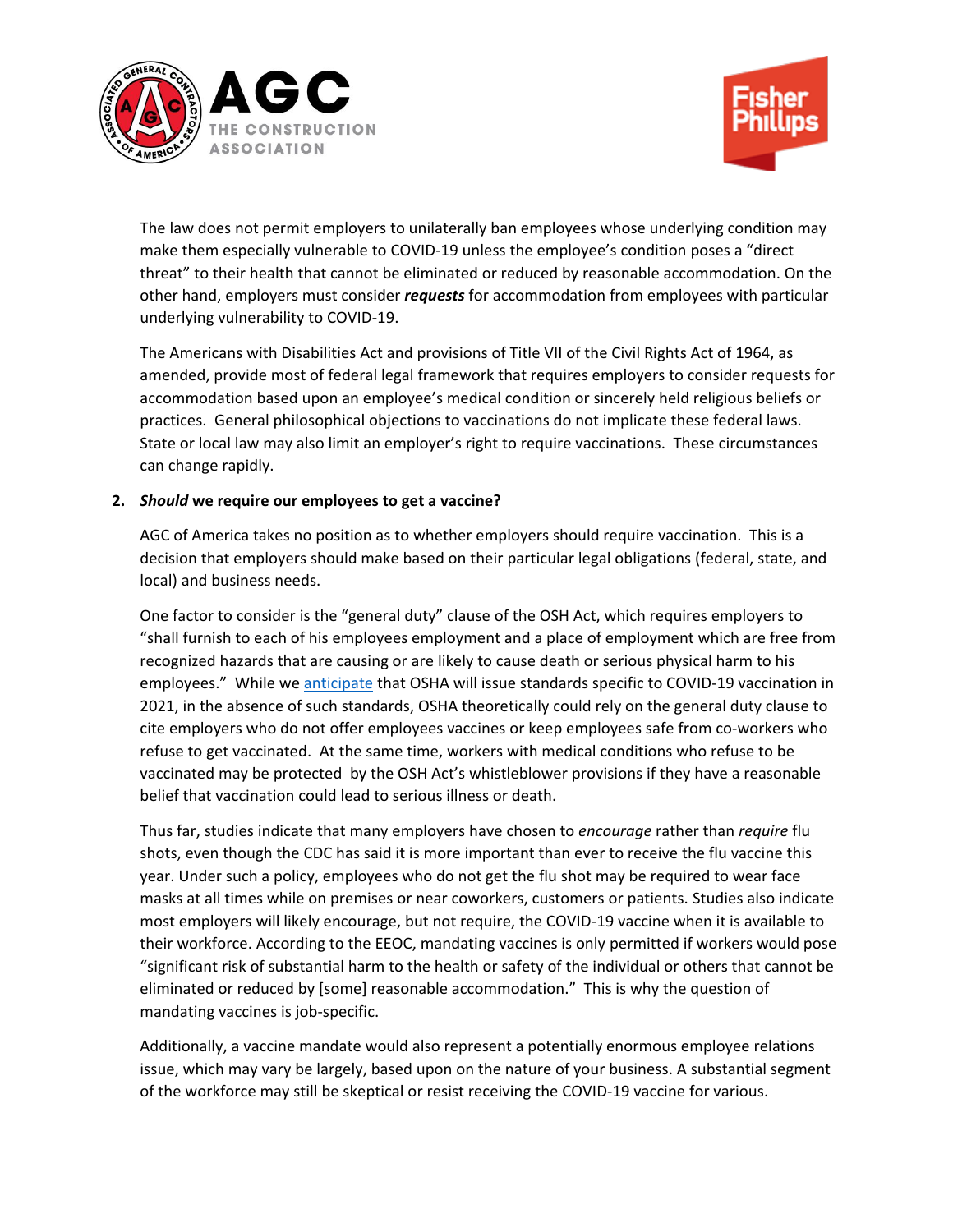



Depending on the circumstances, resistance could be protected under Section 7 of the National Labor Relations Act. If nothing else, employee pushback can create substantial disruptions and unhappiness. This underscores the importance of thinking through the impact of requiring vaccinations in each setting, including analysis of job-relatedness, business necessity, and being prepared to present that information to employees.

Employers should review and update their inoculation policies now, considering the CDC guidance regarding both the importance of flu shots and the increasing availability of the COVID-19 vaccine.

# **3. If we decide not to require employees to be vaccinated, how could we best encourage employees to get vaccinated?**

Employers can and should educate employees regarding the benefits and safety of the vaccine, especially compared to the risks of not being vaccinated. They should also explore ways to make it easier for employees to access the vaccines, such as providing information about local vaccination providers, arranging for mobile units or clinics at or near jobsites, paying for any vaccination costs, and allowing employees to get vaccinated during paid work hours. Local health departments and hospitals may be helpful in arranging access, as may any labor union partners. Some employers are considering incentives to encourage employees to get vaccinated, but these efforts appear to be subject to HIPAA and EEOC rules regarding wellness programs, which can be complicated. Employers should confer with counsel before implementing incentives.

# **4. What should employers consider before requiring employees to be vaccinated?**

Referring to the explanation above, before adopting any vaccination requirement, employers should ensure that they can articulate the reason for the mandate, specifically how the vaccination is jobrelated and consistent with business *necessity*. Employers should also ensure that policies fully inform employees of applicable requirement and explain how employees may seek an exemption as an accommodation, based on a medical condition or a sincerely held religious belief. If an employee seeks an exemption on either or both bases, employers must engage in, and document, an **interactive exchange** with the employee to determine whether a reasonable accommodation would enable them to perform their essential job functions without compromising workplace safety. Particularly in the case of the COVID-19, this may be detailed and challenging.

Accommodations are fact-specific, but could include, for example, moving the employee's workstation, temporarily reassigning the employee, approving a teleworking arrangement if feasible, or offering a leave of absence. Employers are not required to provide an accommodation that poses an undue hardship on the company. However, the "undue hardship" standard varies depending on the reason for the request. State and local laws must also be considered. Finally, employers must implement safeguards to ensure the privacy of all employee medical information obtained through this process.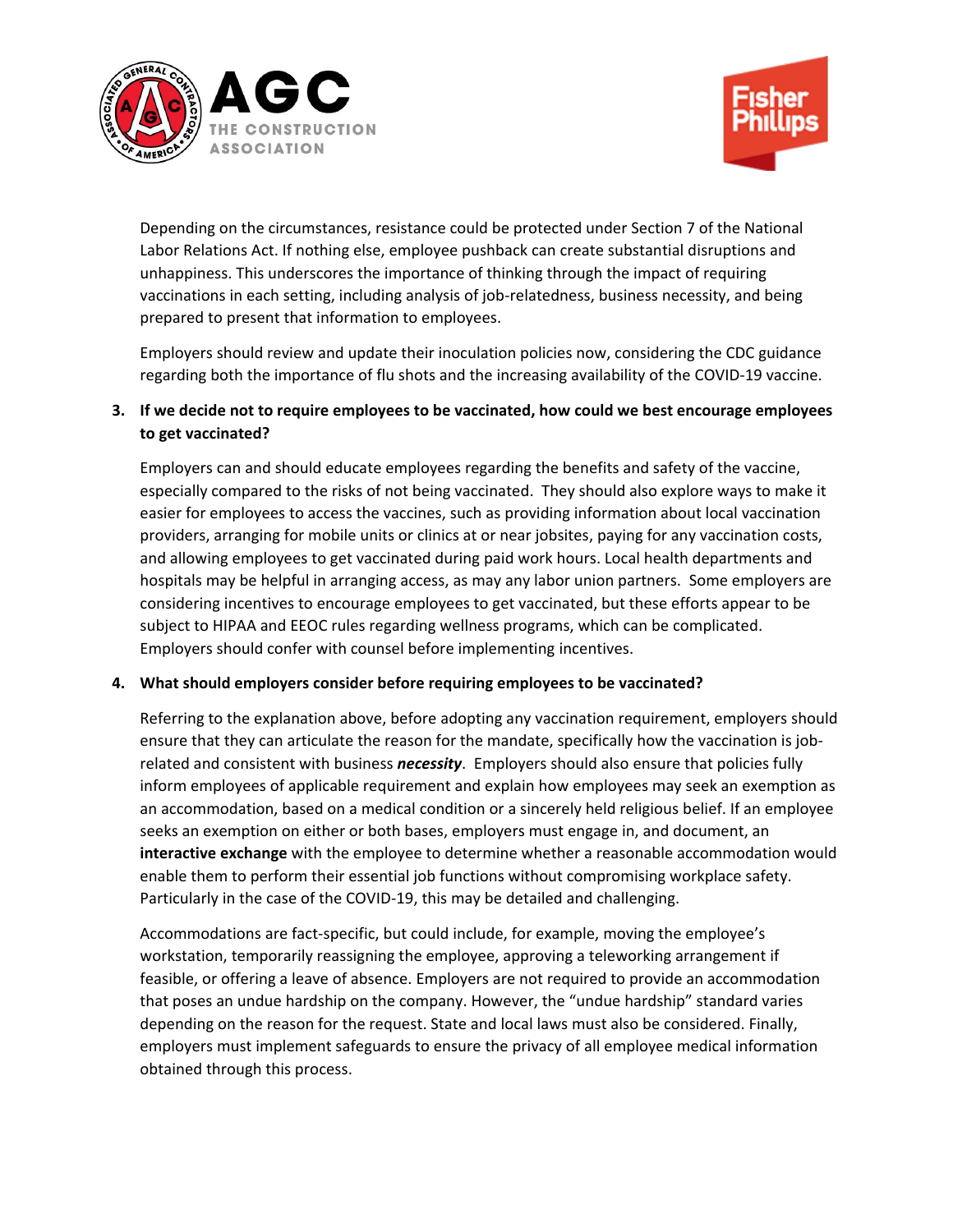



#### **5. Are there state and local laws that should be considered?**

Yes. For more information, please refer to Fisher Phillips' 50-STATE CHART ON VACCINES, [EXEMPTIONS, AND RELATED ISSUES.](https://www.fisherphillips.com/assets/htmldocuments/Vaccines%20Subcommittee%20-%2050%20State%20Vaccine%20Vaccination%20and%20Immunization.xlsx)

### **6. How can we ensure the confidentiality of employee medical information with regard to a vaccine?**

The ADA requires employers to keep all employee medical information separate from employee personnel files. You may store COVID-19 and/or vaccine-related medical information in existing medical files, which should be accessible only on a strict need-to-know basis. As a rule, employees' direct supervisors should not have access to their medical information.

Regarding the vaccination process, the entity that administers the vaccine must ask medical prescreening questions. Employers can minimize their exposure regarding these medical inquiries by either: a) making vaccinations voluntary; or b) by obtaining proof of vaccination through a third party (such as a clinic or pharmacy) who is not contracted with the employer.

# **7. If we require our employees to get a vaccine, what proof of vaccination can we require?**

Employers can require employees to provide proof of vaccination from the administering healthcare provider or pharmacy. If an employee has chosen not to be vaccinated, employers may not inquire into the employee's **reasons** without being prepared to establish the job-related business necessity for doing so, based upon a reasonable, objective belief that the unvaccinated worker's presence in the workplace would constitute a significant risk of substantial harm that cannot be eliminated by a reasonable accommodation. Best practice would also be to advise employees to avoid providing any genetic information, such as family health history.

#### **8. Can we disclose which employees have or have not been vaccinated?**

You should not disclose a particular employee's vaccination status. Doing so would likely violate employee privacy laws, including but not limited to the ADA. Best practice would be, if applicable, to assure another party with a legitimate need to know that you will not send them employees who have not been vaccinated.

# **9. Can we mandate that our subcontractors require their employees to be vaccinated? And if so, how?**

This is partially a contract issue, but if you issue such a mandate, you are far more likely to be included in any litigation that may arise from the requirement. Please see the discussion above regarding when vaccines may be mandated.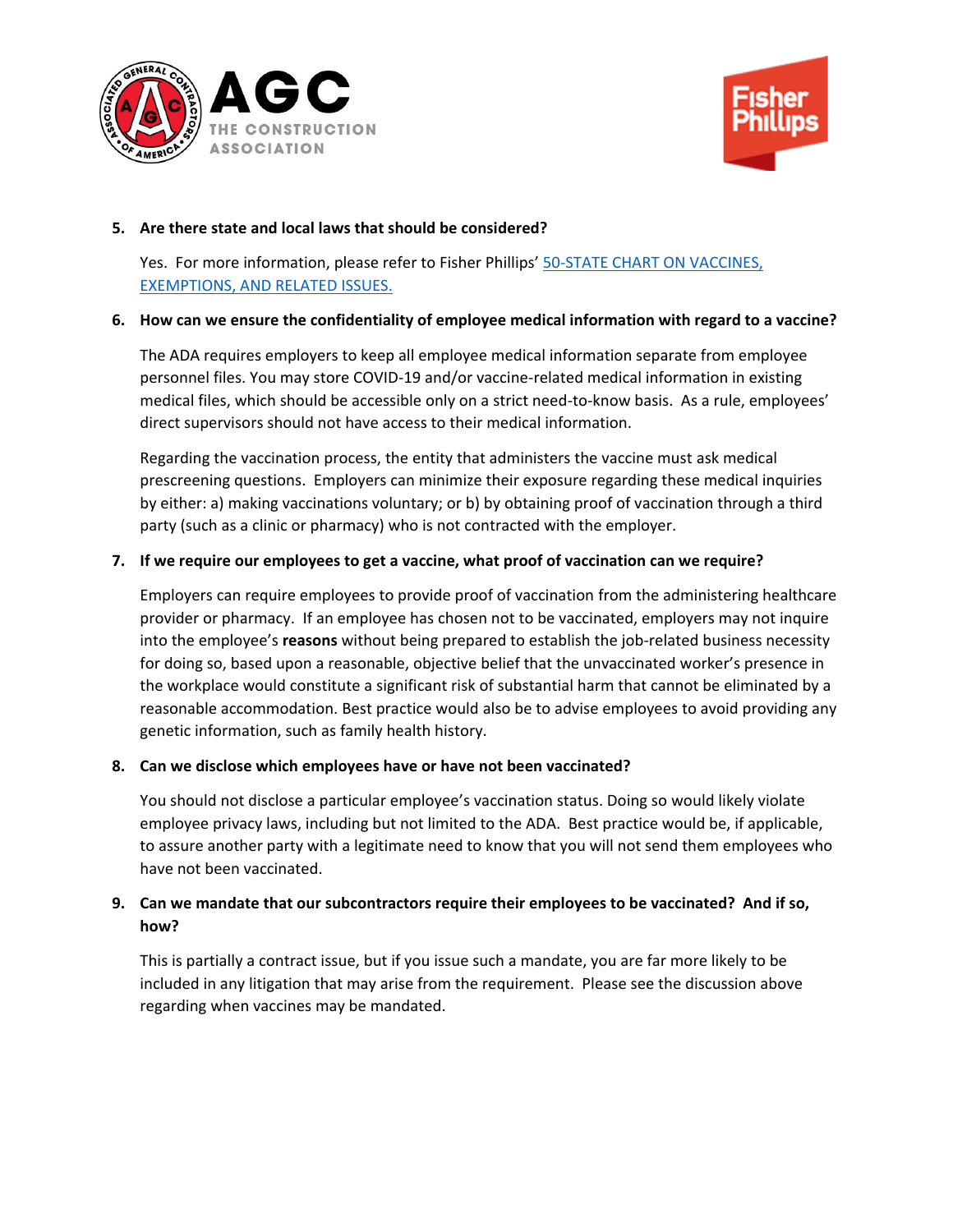



## **10. What if a project/property owner requires all workers on the site/project be vaccinated?**

Please see the preceding response. Also, please note that even if a project/property owner requires all workers on site to be vaccinated, that does not relieve you company of its legal obligations to comply with the law as the employer. By way of example, consider what you would do if a project/property owner instructed you not to hire women – this would be illegal and your company would be responsible for following such a request or requirement.

# **11. We are a union contractor. Is there anything else we need to consider with respect to our vaccine policy?**

If you operate your worksite under a collective bargaining agreement (including any project labor agreement), you may be required to bargain with the union over adoption of a vaccination mandate or over the effects of any vaccination policy. You should consult the management rights, health and safety, and any other applicable provisions within such agreements that may permit or restrict your authority to unilaterally adopt or implement a vaccination policy, along with any analogous past practices in effect. Before implementing any changes in that regard, you should also furnish advance notice to the incumbent union(s) and be prepared to bargain over the effects of such changes upon request. Check with your labor counsel for specific guidance.

# **12. Once our workers prove they have been vaccinated for COVID-19, can we relax our social distancing and facemask requirements?**

For several reasons, we recommend that you not relax your social distancing and facemask requirements, even after workers are vaccinated. First, in most cases, not every worker at the jobsite will be vaccinated. Moreover, the CDC has said that experts need to understand more about the protection that COVID-19 vaccines provide before it will make the decision to stop recommending that people wear masks and avoid close contact with others to help prevent the spread of the virus that causes COVID-19. Other factors, including how many people get vaccinated and how the virus is spreading in communities, will also affect the [CDC's recommendations](https://fisherphillips.sharepoint.com/:w:/r/sites/Vaccines/_layouts/15/Doc.aspx?sourcedoc=%7BB4F04E64-235A-488B-9AF0-EA97F9AFB770%7D&file=VACCINE%20-%20COVID-19%20Vaccine%20FAQs.docx&action=default&mobileredirect=true&DefaultItemOpen=1).

Next, the first COVID-19 vaccines require two doses, extending the time it may take for workers to be protected from COVID-19. While people are expected to get some level of protection within a couple of weeks after the first shot, full protection may not happen until a couple of weeks after the second shot. Also, it is still unclear whether the vaccines will protect people from the COVID-19 infection entirely, or simply from the symptoms. That means vaccinated workers might be able to get infected and transmit the virus in the workplace, even without developing symptoms.

Until additional CDC guidance to the contrary emerges, it would be best to continue following current COVID-19 guidelines for workers — including requiring facemasks and social distancing.